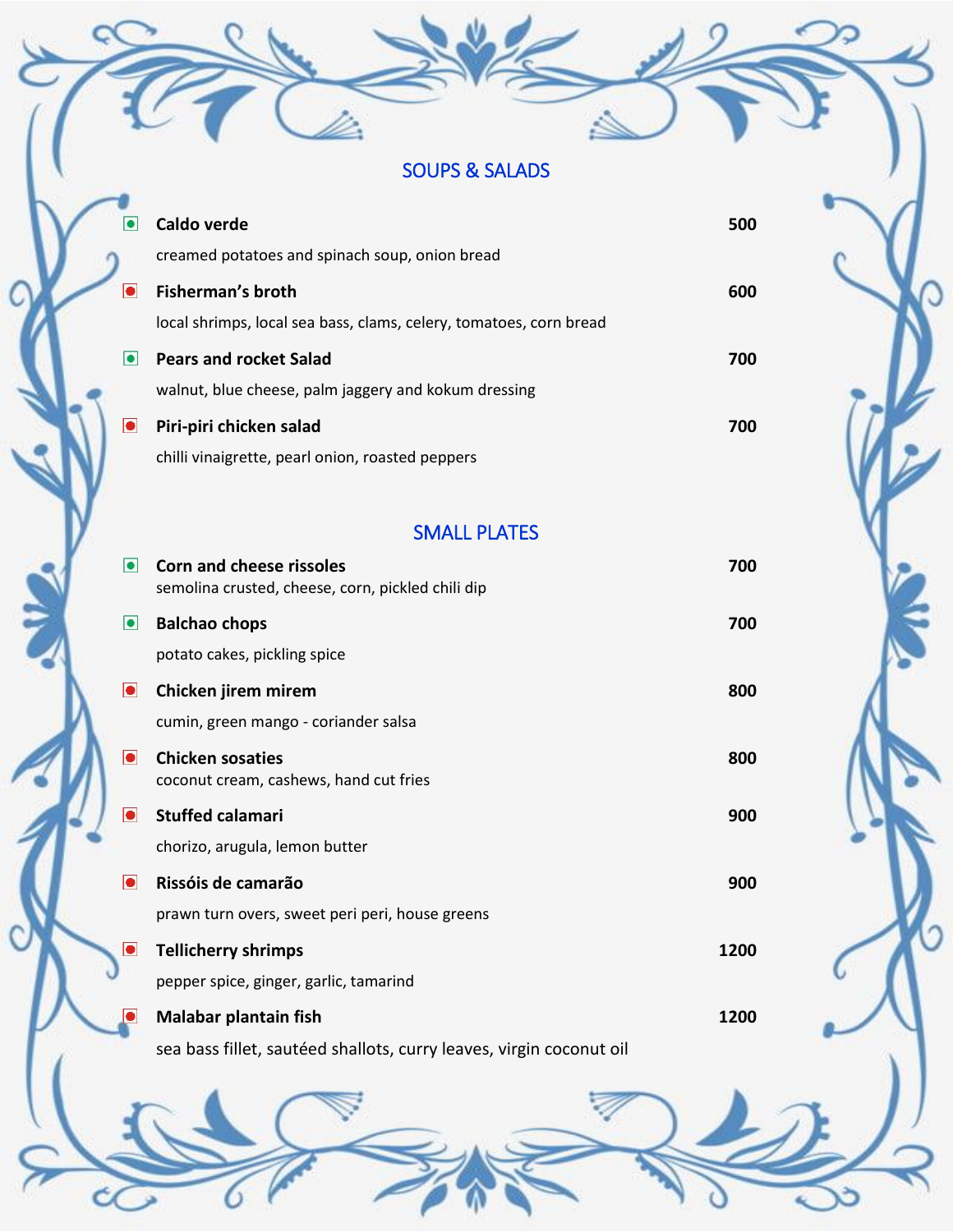## BIG PLATES

*Voyager Trails*  $\overline{\phantom{a}}$ 

| $\bullet$ | Lobster peri-peri                                                                  | 2400        |
|-----------|------------------------------------------------------------------------------------|-------------|
|           | Chilli-vinegar marinade, garlic potatoes                                           |             |
| $\bullet$ | <b>Steak trinchado</b>                                                             | 1500        |
|           | grilled onions, slap chips, fried egg, red wine                                    |             |
| $\bullet$ | Fish / Prawn curry                                                                 | 1500        |
|           | Goan soul food with spiced coconut curry                                           |             |
| $\bullet$ | <b>Bobotie</b>                                                                     | 1500        |
|           | curried lamb mince, egg custard, pine nuts, yellow pilaf                           |             |
| $\bullet$ | <b>Vindaloo and sannas</b>                                                         | 1300        |
|           | pot braised pork, chilies, local vinegar, potatoes, red wine, steamed rice cake    |             |
| $\bullet$ | <b>Kingfish fry</b>                                                                | 1300        |
|           | cumin, pickled chilies, toddy vinegar, piri-piri fries                             |             |
| $\bullet$ | <b>Iddiappams and malabar curry</b>                                                | 1100        |
|           | steamed rice hoppers, seasonal vegetable and coconut curry                         |             |
|           | <b>O</b> Cafreal roast<br>chicken or paneer, green chili, coriander, potato wedges | 1300 / 1100 |
| $\bullet$ | Chourico pao                                                                       | 1100        |
|           | local sausages, bran bread, pickled onions                                         |             |
| $\bullet$ | <b>Vegetable Hommand</b>                                                           | 1100        |
|           | coconut curry, chillies, spices, seasonal vegetable and brown rice                 |             |
| $\bullet$ | <b>Xacuti</b>                                                                      | 1100        |
|           | seasonal vegetables, cashew nuts, roasted spices and pulao                         |             |

**Please let your server know in case of any allergies**

à